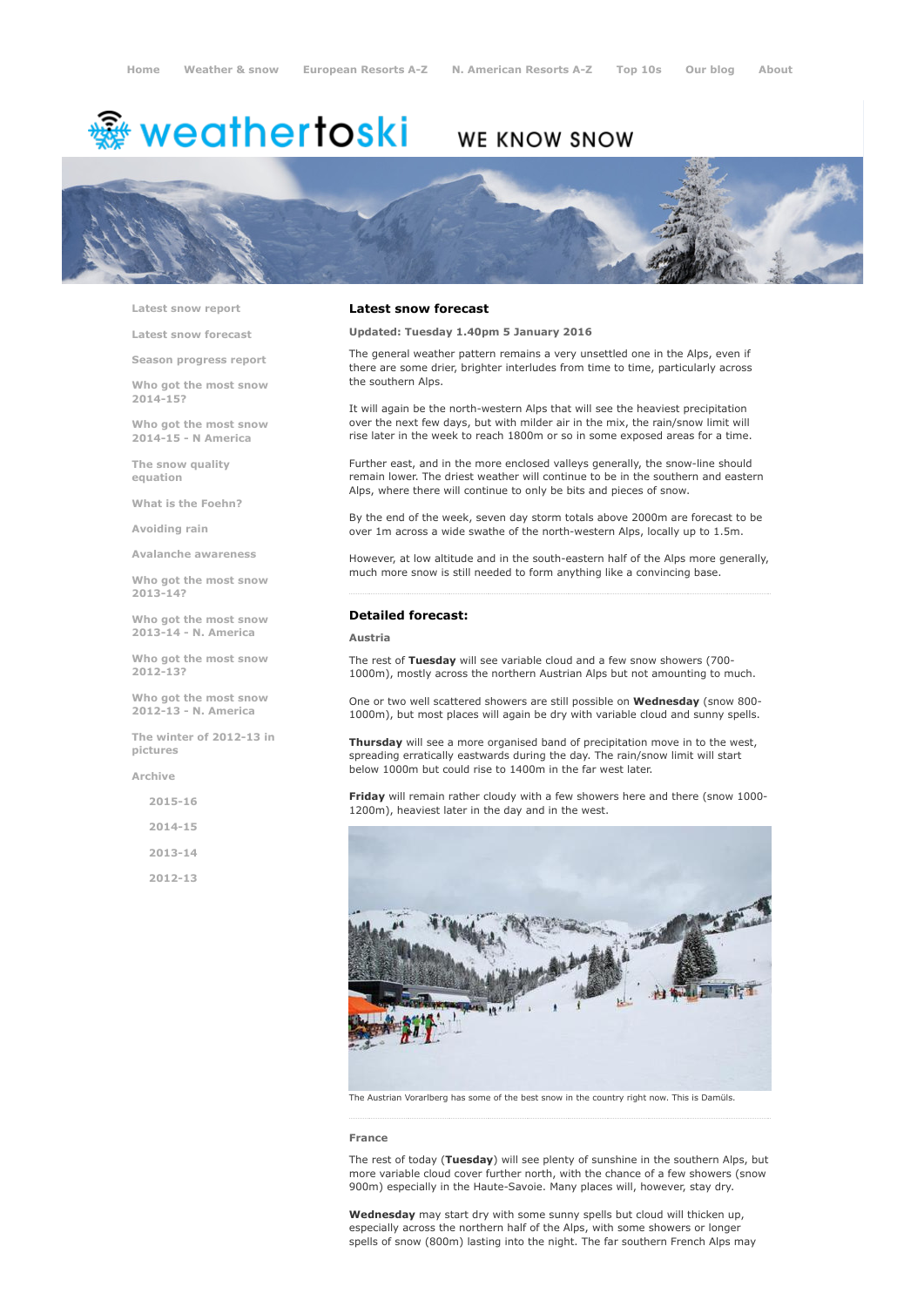

conditions in the Alps? [Contact](http://www.weathertoski.co.uk/about-1/contact-us/) us and we'll do our best to answer it...

E: [info@weathertoski.co.uk](mailto:fraser@weathertoski.co.uk)

T: +44 (0)20 3151 3154

miss most of the precipitation.

Thursday will see heavier rain/snow reach many areas, though the far south may again miss the bulk of the precipitation. The rain/snow limit may start quite low (700-900m), especially in the more enclosed valleys, but could rise to 1500-1800m later in the day in areas exposed to the west.

There will be further heavy precipitation on Friday morning, chiefly in the northern half of the Alps with a rain/snow limit as high as 1600-1800m at times. The far southern Alps will again only see light and patchy rain/snow. Later in the day, the weather should improve generally.



Lots of fresh snow this week in L'Espace Killy. This is Tignes - Photo: facebook.com/tignes.net

#### **Ttaly**

The rest of today (Tuesday) will be mostly dry with variable cloud, but some decent sunny spells, especially in the west.

Wednesday will see a few showers (snow 800m) moving into the far north-west later in the day, otherwise most places will again be dry with variable cloud and sunny spells.

Thursday will see some showers move into the north-western Alps during the day, then further east later. The rain/snow limit will start low, but could rise to 1200m or more in the west later. Some north-western parts of the Alps could see a moderate fall of snow but, generally speaking, precipitation totals will be modest and parts of the eastern Italian Alps may even stay dry.

Friday will be mild with early rain (snow 1700m) in the north-western Italian Alps, while further east there will be fewer showers and more bright spells.



A break in the weather in the Monte Rosa region today. This is Gressoney - Photo: monterosa ski.com

#### Switzerland

The rest of today (Tuesday) will see variable cloud with occasional showers (snow 800m), mostly in the north.

Wednesday may start dry, but showers or longer spells of rain/snow (700-900m) will move in from the west later. Any precipitation will be lighter and patchier the further south and east you are.

Thursday will again start dry in many places, but a more organised band of precipitation will soon move into the west, reaching most parts later. The rain/snow limit will start low (600-900m) but could reach 1400-1600m in the west later (higher even overnight).

Friday will see further showers or longer spells of rain/snow, heaviest in the morning in the west, lighter and patchier further east. The rain/snow limit could reach 1600m for a time in exposed areas, but will probably be lower in the more enclosed valleys.